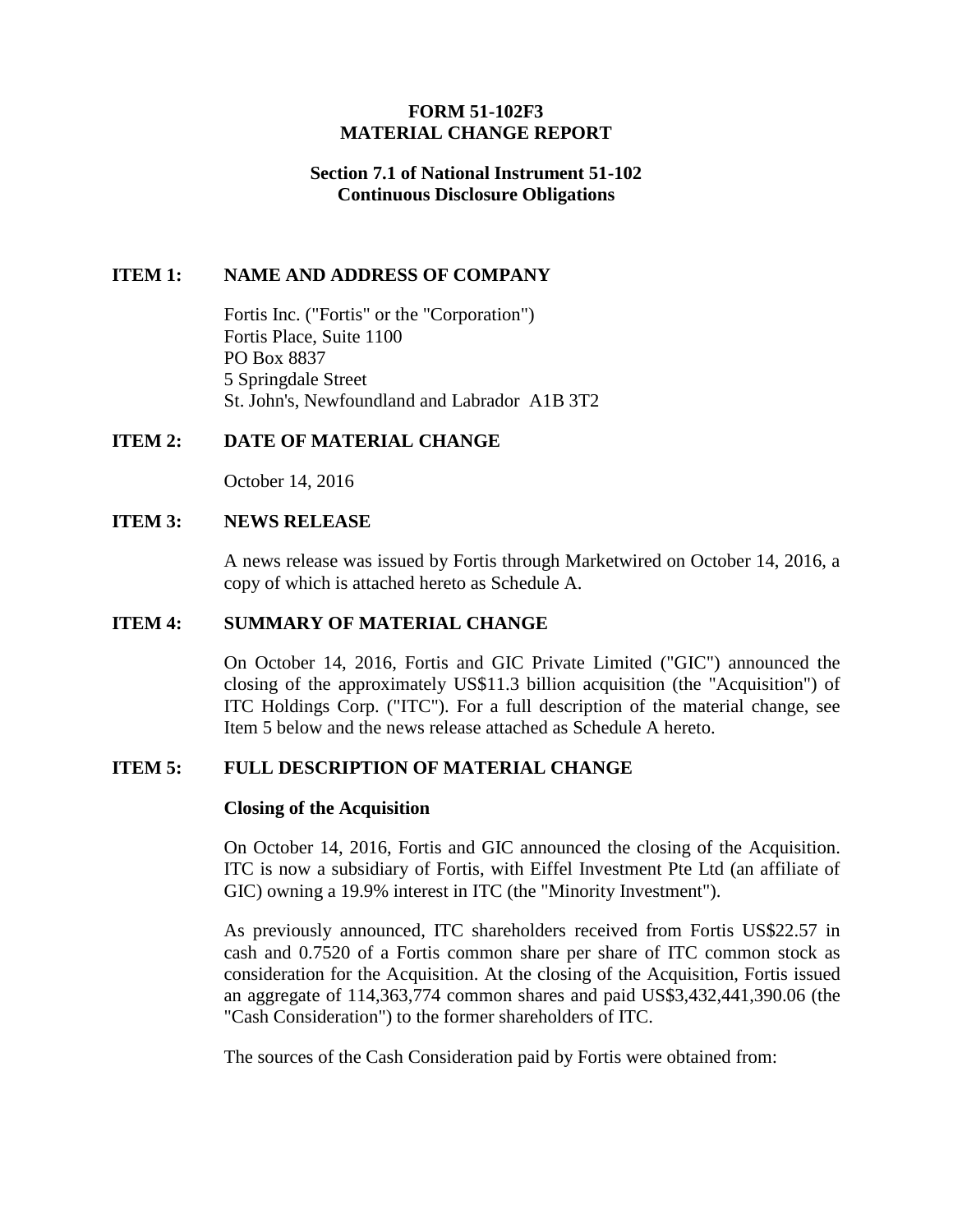- the net proceeds of Fortis's previously announced US\$2.0 billion notes offering, which closed on October 4, 2016;
- a drawdown of approximately US\$404 million on the Corporation's nonrevolving term senior unsecured equity bridge facility with The Bank of Nova Scotia (the "Equity Bridge Facility"); and
- the US\$1,228,228,000 proceeds from the Minority Investment.

Fortis did not draw on the non-revolving term senior unsecured minority interest sale facility provided by The Bank of Nova Scotia (the "Minority Interest Facility") or the non-revolving term senior unsecured debt bridge facility provided by Goldman Sachs Bank USA (the "Debt Bridge Facility") to fund the Acquisition. Both the Minority Interest Facility and the Debt Bridge Facility have now been cancelled.

# **The Minority Investment**

On April 20, 2016, Fortis and certain of its subsidiaries entered into a subscription agreement (the "Subscription Agreement") with Finn Investment Pte Ltd ("Finn"), an affiliate of GIC. Finn assigned its rights and obligations under the Subscription Agreement to Eiffel Investment Pte Ltd (the "Minority Investor") pursuant to an assignment agreement dated as of October 13, 2016. As a result of the Minority Investment, the Minority Investor indirectly owns 19.9% of the issued and outstanding common stock of, and economic interest in, ITC.

Immediately following the closing of the Acquisition, the Minority Investor and certain subsidiaries of Fortis, including ITC, entered into a shareholders' agreement (the "Shareholders' Agreement"). The Shareholders' Agreement provides certain governance and approval rights to the Minority Investor, including the right to appoint one director to the boards of ITC and ITC Investment Holdings Inc. ("Investment Holdings"), the sole shareholder of ITC, as long as the Minority Investor owns at least 9.95% of the outstanding common stock of Investment Holdings (except in specified instances of dilution).

For more information about the Minority Investment and the Shareholders' Agreement, see the Corporation's registration statement on Form F-4, which is available at www.sec.gov and under the Corporation's issuer profile at www.sedar.com.

# **Trading on the NYSE**

On October 14, 2016, the common shares of Fortis began trading on the New York Stock Exchange (the "NYSE") under the ticker symbol FTS and will continue trading on the Toronto Stock Exchange under the same ticker symbol. Fortis became a U.S. Securities and Exchange Commission registrant on May 17, 2016. In connection with the closing of the Acquisition, ITC's common stock was delisted from the NYSE on October 14, 2016.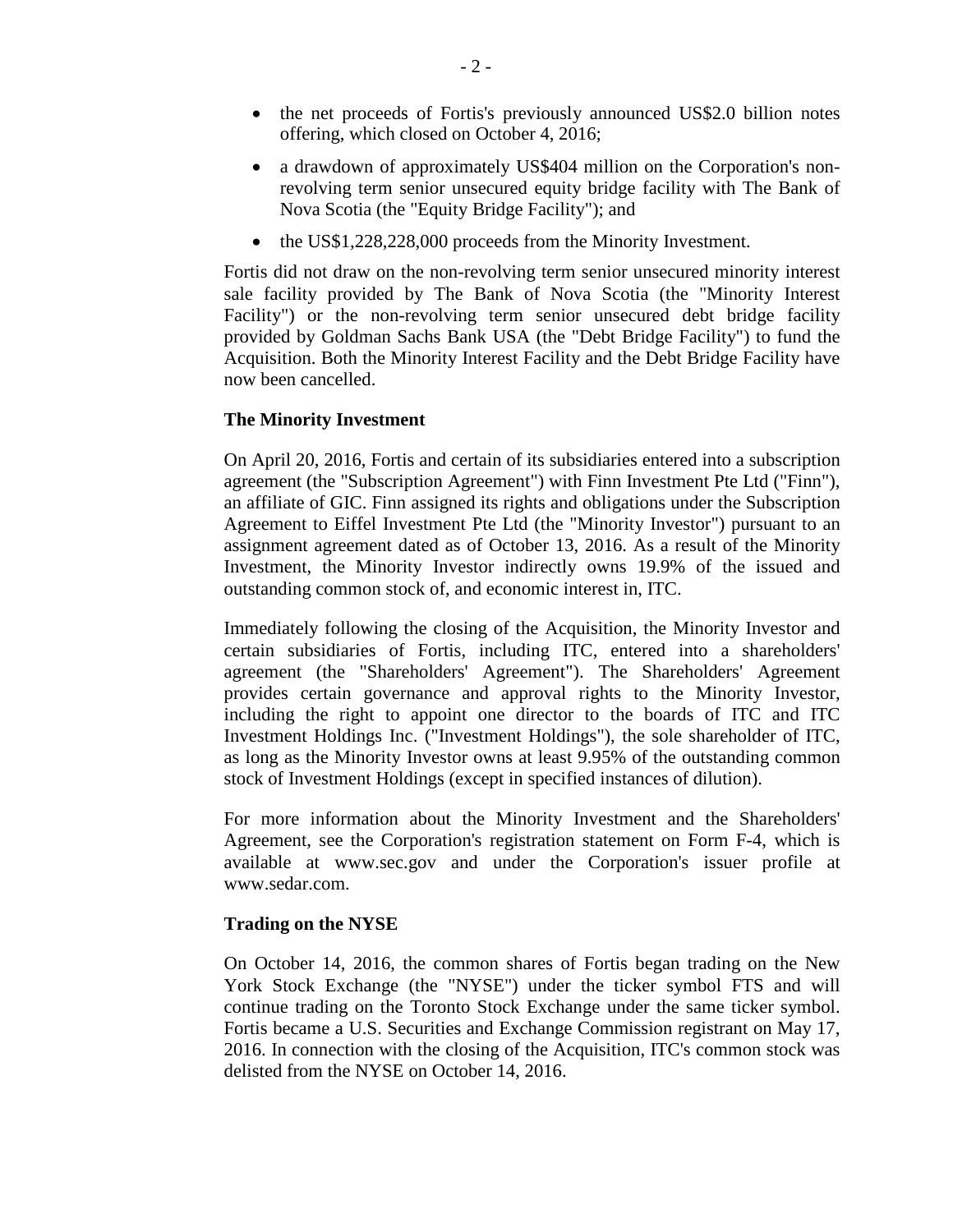# **ITEM 6: RELIANCE ON SUBSECTION 7.1(2) OF NATIONAL INSTRUMENT 51- 102**

Not applicable.

# **ITEM 7: OMITTED INFORMATION**

Not applicable.

# **ITEM 8: EXECUTIVE OFFICER**

For further information, please contact Karl W. Smith, Executive Vice President and Chief Financial Officer at (709) 737-2800.

# **ITEM 9: DATE OF REPORT**

October 24, 2016

by *(signed) Karl W. Smith*

Karl W. Smith Executive Vice President, Chief Financial **Officer**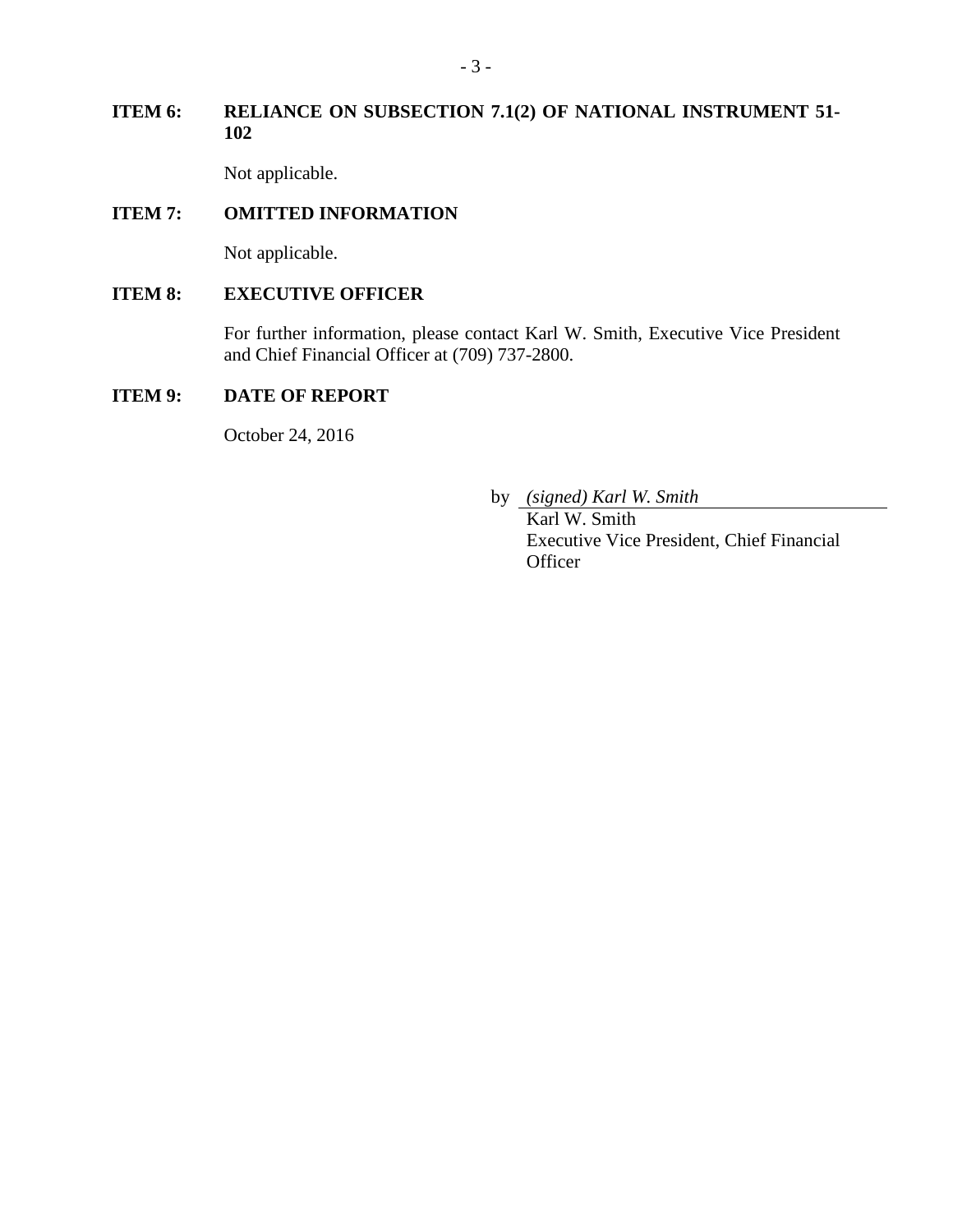# **SCHEDULE A**

**News Release Relating to the Closing of the Acquisition**

**See attached.**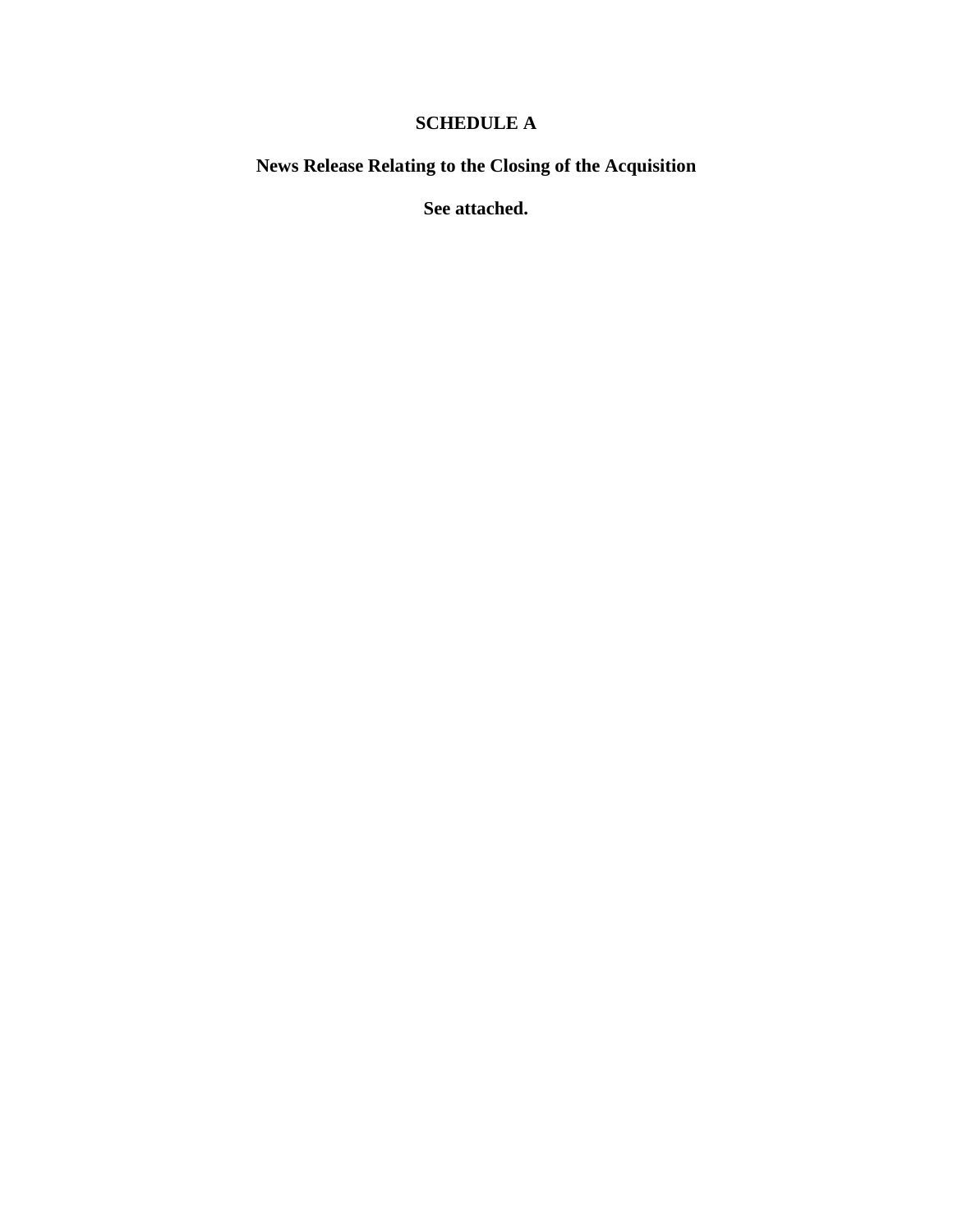

### St. John's, Newfoundland and Labrador (October 14, 2016)

#### **Fortis Inc. and GIC Private Limited Complete Acquisition of ITC Holdings Corp.**

Fortis Inc. ("Fortis" or the "Corporation") (TSX:FTS) (NYSE:FTS) and GIC Private Limited ("GIC") announced today the closing of the approximately US\$11.3 billion acquisition of Novi, Michigan-based ITC Holdings Corp. ("ITC").

Fortis is now among the top 15 North American regulated investor-owned utilities ranked by enterprise value. Its 8,000 employees serve customers at utility operations in five Canadian provinces, nine U.S. states and three Caribbean countries.

The Federal Energy Regulatory Commission sets rates for approximately 30% of the Corporation's regulated rate base. Rate setting for the balance of the Corporation's regulated rate base is largely governed by state and provincial bodies in the jurisdictions in which the Fortis utilities operate.

"Today is a special day for Fortis and ITC," said Barry Perry, President and Chief Executive Officer of Fortis. "Our teams have worked tirelessly over the past year to make this acquisition happen, and we couldn't be more pleased to welcome ITC to the Fortis group of utilities. The ITC acquisition is the largest in the history of Fortis, dramatically increasing our North American footprint. It establishes significant scale and a new platform in the electric transmission sector."

"This is a great day for our customers, employees and our local communities, and the culmination of this transaction is a major milestone for ITC," said Joseph L. Welch, Chairman, President and Chief Executive Officer of ITC. "We remain dedicated to our service territory while now having the benefit of additional Fortis resources to better serve our customers."

Welch said, "I am grateful for the hard work of the ITC employees and management team in building this great company and look forward to a bright future of continued operational excellence. ITC's leadership team is well positioned for success as a part of the Fortis portfolio."

Rhys Evenden, Head of Infrastructure for North America at GIC, said, "We applaud the efforts of our combined teams and we look forward to a successful long-term partnership."

#### **ITC Executive Leadership Team Transition**

As part of the completion of the transaction, Joseph L. Welch announced his retirement, effective November 1, 2016, as President and Chief Executive Officer of ITC. Mr. Welch will remain Chairman of the ITC Board of Directors. Linda H. Blair will succeed Mr. Welch as President and Chief Executive Officer of ITC. Ms. Blair currently serves as Executive Vice President and Chief Business Unit Officer and has been a member of ITC's leadership team since its inception. Fortis expects to nominate Mr. Welch for election to the Fortis Board of Directors at its 2017 Annual General Meeting.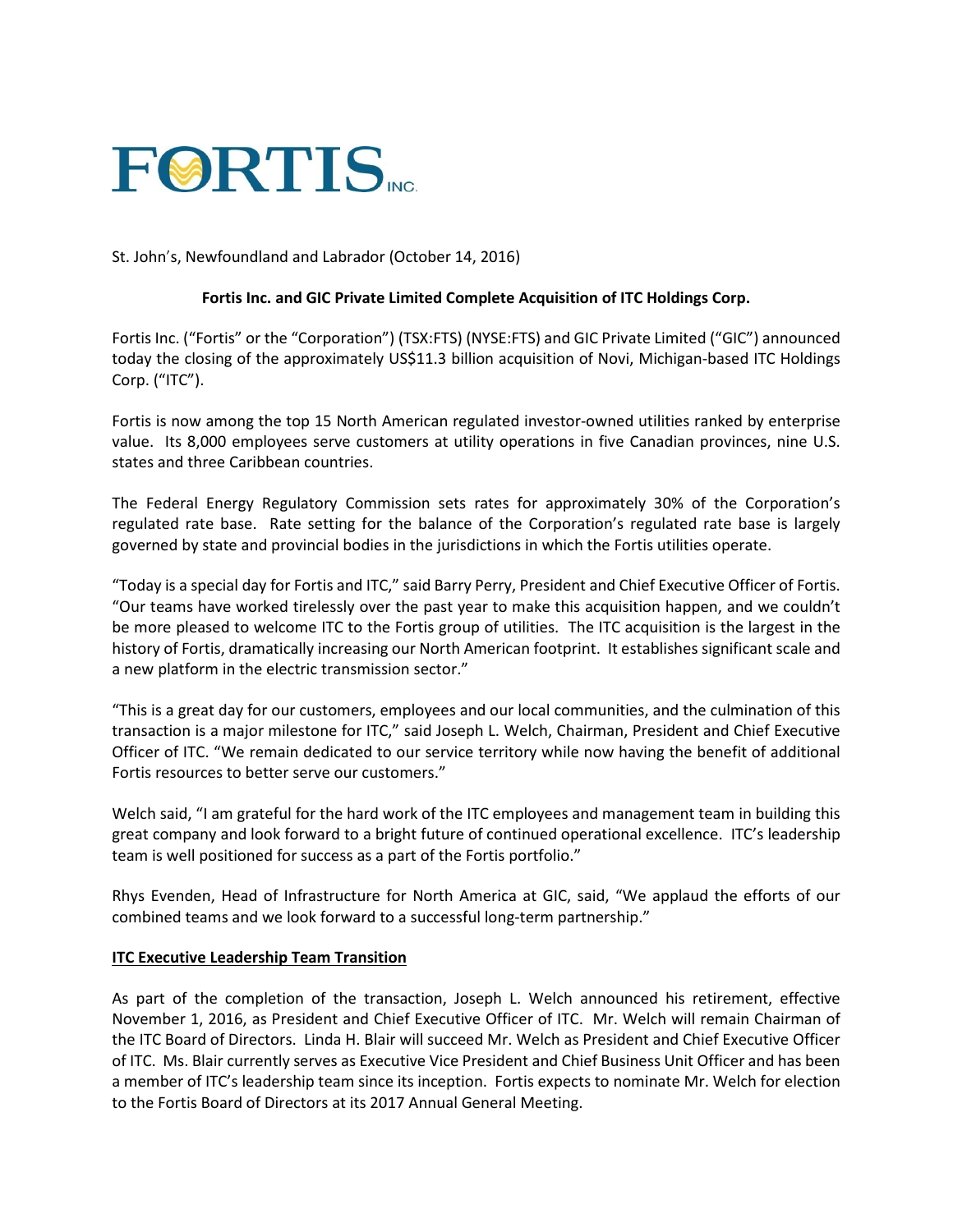"ITC will continue to focus on delivering value for customers through modernizing the electrical infrastructure of the United States and other areas," Ms. Blair said. "I am confident in our leadership team and the ability to execute on our strategic goals and our long-term strategy of investing in transmission opportunities to improve reliability, expand access to power markets, allow new generating resources to interconnect to our transmission systems and lower the overall cost of delivered energy for customers."

"I am pleased Joe will remain involved through his chairmanship of the ITC Board of Directors and his participation on the Fortis Board, and look forward to working with Linda and the rest of the ITC management team," said Mr. Perry.

Following a short transition period, the ITC Board of Directors will be comprised of a majority of independent directors, as well as representatives from Fortis and GIC.

### **Transaction Details**

As previously announced, ITC shareholders will receive US\$22.57 in cash and 0.7520 Fortis common shares per share of ITC common stock. Former ITC shareholders who continue to hold Fortis common shares on the upcoming record date will be entitled to Fortis' next quarterly cash dividend of 40 cents (\$0.40 CAD) per Fortis common share. This dividend was declared by the Fortis Board of Directors on September 27, 2016 and is payable to all Fortis shareholders of record at the close of business on November 18, 2016. The dividend to Fortis shareholders will be paid on December 1, 2016.

As a result of the closing, ITC's common stock is being delisted from the New York Stock Exchange, and ITC shareholders will be provided with instructions on how to receive the merger consideration for their shares by Computershare Trust Company of Canada, in its capacity as exchange agent for the transaction.

The common shares of Fortis began trading today on the New York Stock Exchange under the ticker symbol FTS and continue trading on the Toronto Stock Exchange under the same ticker symbol. As inter-listed shares, each Fortis common share can be traded on the Toronto Stock Exchange in Canadian dollars or on the New York Stock Exchange in U.S. dollars.

### **About Fortis:**

Fortis is a leader in the North American regulated electric and gas utility industry with assets of more than CAD\$45 billion. The Corporation's 8,000 employees serve customers at utility operations in five Canadian provinces, nine U.S. states and three Caribbean countries.

Fortis shares are listed on the TSX and NYSE and trade under the symbol FTS. Additional information can be accessed at www.fortisinc.com, www.sedar.com, or www.sec.gov.

### **About ITC:**

ITC is the largest independent electric transmission company in the United States. Based in Novi, Michigan, ITC invests in the electric transmission grid to improve reliability, expand access to markets, allow new generating resources to interconnect to its transmission systems and lower the overall cost of delivered energy. Through its regulated operating subsidiaries ITC*Transmission*, Michigan Electric Transmission Company, ITC Midwest and ITC Great Plains, ITC owns and operates high-voltage transmission facilities in Michigan, Iowa, Minnesota, Illinois, Missouri, Kansas and Oklahoma, serving a combined peak load exceeding 26,000 megawatts along approximately 15,700 circuit miles of transmission line with 660 employees and nearly 1,000 contractors across its seven state footprint. ITC's grid development focus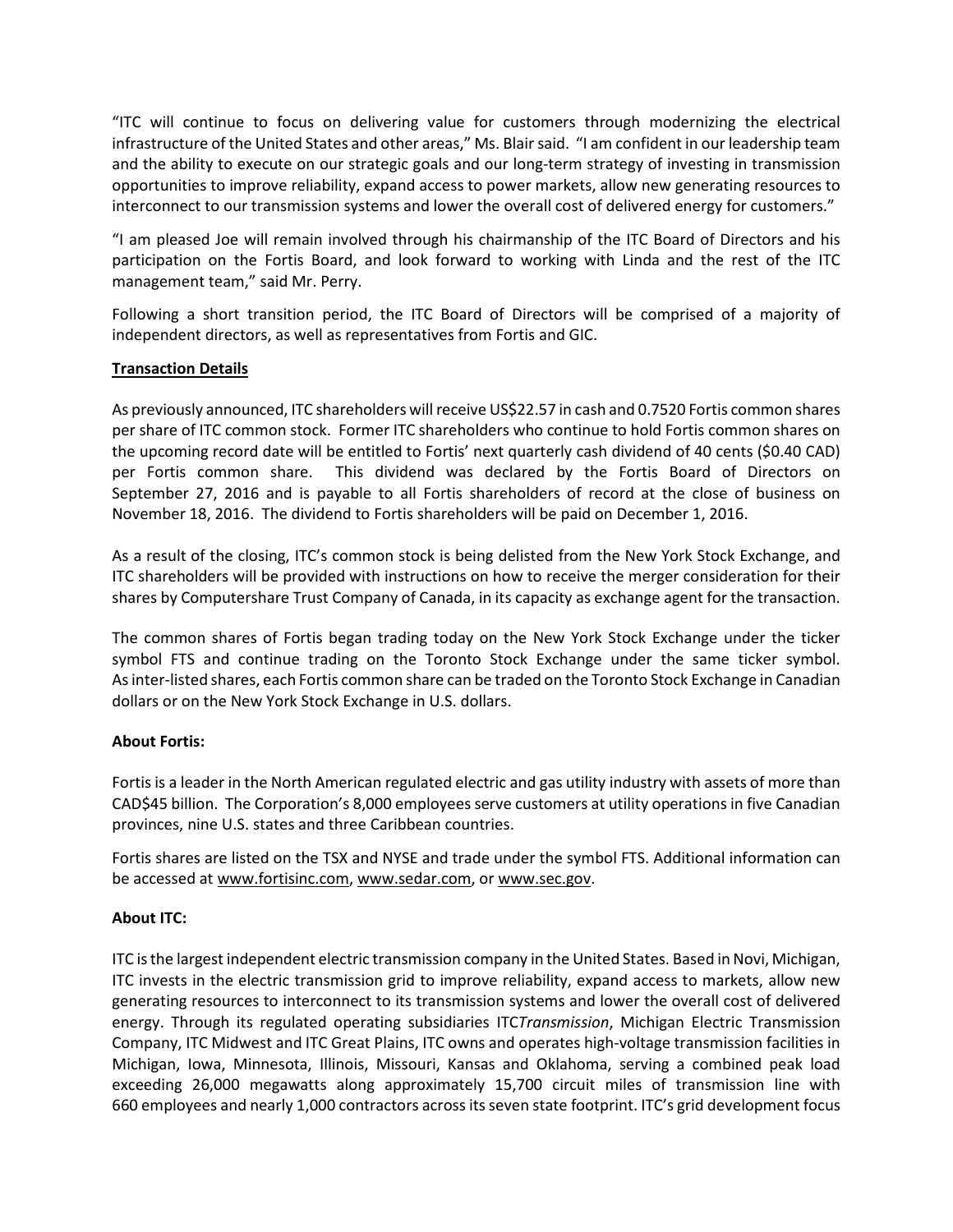includes growth through regulated infrastructure investment as well as domestic and international expansion through merchant and other commercial development opportunities. Additional information can be accessed at www.itc-holdings.com.

### **About GIC:**

GIC is a leading global investment firm with well over US\$100 billion in assets under management. Established in 1981 to secure the financial future of Singapore, the firm manages Singapore's foreign reserves. With its disciplined long-term value approach, GIC is uniquely positioned to invest in both the public and private markets, including equities, fixed income, real estate, private equity and infrastructure. In infrastructure, GIC's primary strategy is to invest directly in operating infrastructure assets with a high degree of cash flow visibility and which provide a hedge against inflation. These include mature, low to moderate-risk assets in developed markets, complemented by investments with higher growth potential in emerging markets. GIC employs over 1,300 people across offices in Singapore, Beijing, London, Mumbai, New York, San Francisco, Sao Paulo, Seoul, Shanghai, and Tokyo. For more information, please visit [www.gic.com.sg.](http://www.gic.com.sg/)

*Fortis includes forward-looking statements in this media release within the meaning of applicable securities laws including the Private Securities Litigation Reform Act of 1995. Forward-looking statements included in this media release reflect expectations of Fortis management regarding future growth, results of operations, performance, business prospects and opportunities. Wherever possible, words such as "anticipates", "believes", "budgets", "could", "estimates", "expects", "forecasts", "intends", "may", "might", "plans", "projects", "schedule", "should", "target", "will", "would" and the negative of these terms and other similar terminology or expressions have been used to identify the forward-looking statements, which include, without limitation: statements related to the integration of ITC, the Corporation's combined assets and expected changes to ITC's management and the Board of Directors of each of Fortis and ITC.*

*Forward-looking statements involve significant risk, uncertainties and assumptions. Certain material factors or assumptions have been applied in drawing the conclusions contained in the forward-looking statements. These factors or assumptions are subject to inherent risks and uncertainties surrounding future expectations generally, including those identified from time to time in the forward-looking statements. Such risk factors or assumptions include, but are not limited to, risks relating to failure to successfully integrate ITC. Fortis cautions readers that a number of factors could cause actual results, performance or achievements to differ materially from the results discussed or implied in the forward-looking statements. These factors should be considered carefully and undue reliance should not be placed on the forward-looking statements. For additional information with respect to certain of these risks or factors, reference should be made to the continuous disclosure materials filed from time to time by Fortis with Canadian securities regulatory authorities and the Securities and Exchange Commission. Fortis disclaims any intention or obligation to update or revise any forward-looking statements, whether as a result of new information, future events or otherwise.*